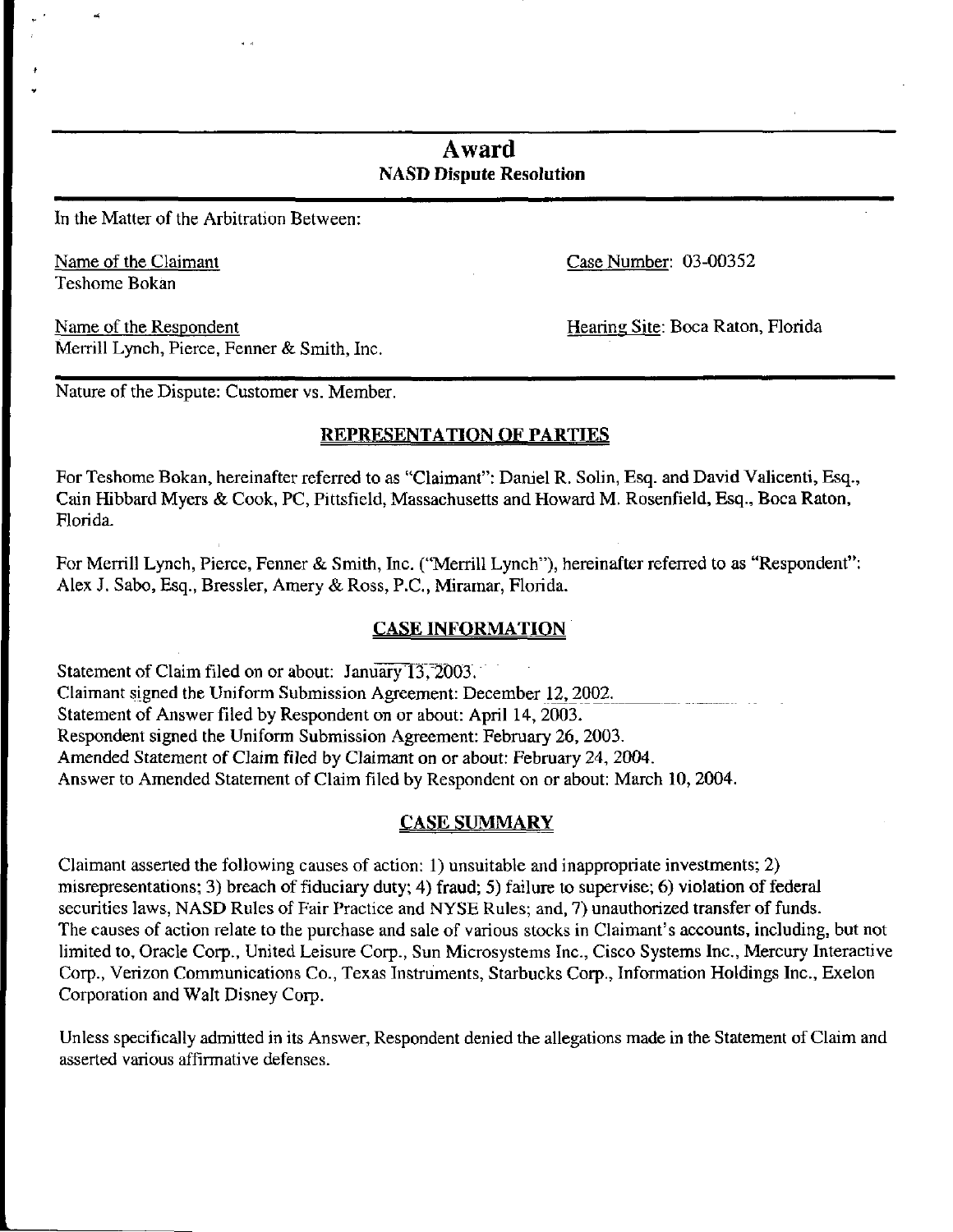NASD Dispute Resolution Arbitration No. 03-00352 Award Page 2

 $\pmb{\mathcal{Y}}$ 

## RELIEF REQUESTED

Claimant requested compensatory damages in the amount of \$363,356.08 plus interest at the legal rate from October 1999, additional compensatory damages in the amount of \$45,000.00 plus interest at the legal rate from June 23, 2000, punitive damages, attorney's fees, costs and expenses.

Respondent requested that the Statement of Claim be dismissed in its entirety, assessment of all forum fees against Claimant and such other and further relief as the Panel deemed just and proper. In addition, Respondent asserted its intent to seek an award of costs and attorney's fees in a court of competent jurisdiction pursuant to Florida Statutes Chapters 517.105 and 517.211(6).

## OTHER ISSUES CONSIDERED AND DECIDED

On or about February 24, 2004, Claimant filed an Amended Statement of Claim, which was unopposed by Respondent. The Panel approved the filing of the Amended Statement of Claim.

During the final hearing, Respondent made a motion to postpone the hearing. The Panel denied Respondent's motion. In addition, Claimant informed the Panel that he was withdrawing his request for attorney's fees.

The parties have agreed that the Award in this matter may be entered in counterpart copies or that a signed handwritten Award may be entered.

## <u>AWARD</u>

After considering the pleadings, the testimony and evidence presented at the hearing, the Panel has decided in full and final resolution of the issues submitted for determination as follows:

1) Respondent is liable on the claim of suitability and shall pay to Claimant compensatory damages in the amount of \$321,700.00.

2) Respondent is liable on the claim of unauthorized transfer of funds and shall pay to Claimant compensatory damages in the amount of \$45,000.00.

3) Respondent is liable and shall pay to Claimant interest at the rate of 9% per annum, on the total amount of compensatory damages awarded, from July 1, 2002 until the date of payment of the Award.

4) Respondent is liable for costs incurred and shall pay to Claimant \$30,000.00 for airfare and travel expenses and \$9,000.00 for expert witness fees.

5) Respondent is liable and shall pay to Claimant the sum of \$300.00 representing reimbursement of the claim filing fee previously paid by Claimant to NASD Dispute Resolution.

6) Any and all claims for relief not specifically addressed herein, including Claimant's request for punitive damages, are denied.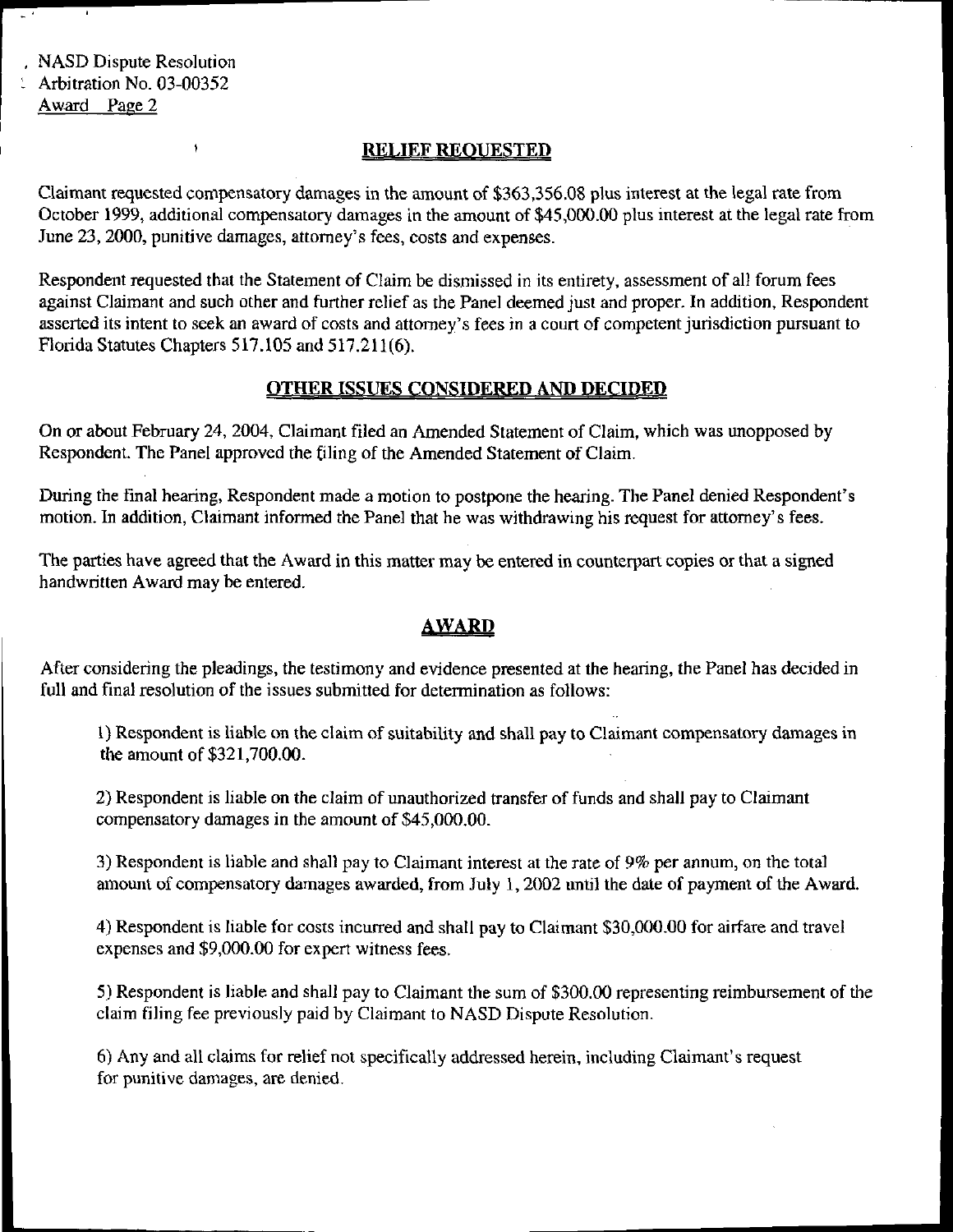# **FEES**

Pursuant to the NASD Code of Arbitration Procedure (the "Code"), the following fees are assessed:

## Filing Fees

NASD Dispute Resolution will retain or collect the non-refundable filing fees for each claim:<br>Initial claim filing fee Initial claim filing fee

## Member Fees

Member fees are assessed to each member firm that is a party in these proceedings or to the member firm that employed the associated person at the time of the events giving rise to the dispute. Accordingly, Respondent is a party to this dispute and was a member of NASD at the time the following fees were assessed:

| Member surcharge        | $= $1,700.00$ |
|-------------------------|---------------|
| Pre-hearing process fee | $= $750.00$   |
| Hearing process fee     | $= $2,750.00$ |

## Adjournment Fees

No requests for adjournments were filed in this matter for which fees were assessed.

### Injunctive Relief Fees

No injunctive relief fees were incurred during this proceeding,

## Forum Fees and Assessments

The Panel has assessed forum fees for each session conducted. A session is any meeting between the parties and the arbitrators, including a pre-hearing conference with the arbitrators, that lasts four (4) hours or less. Fees associated with these proceedings are:

| Four (4) Pre-hearing sessions with a single arbitrator $\omega$ \$450.00 |                              |            | $= $1,800.00$  |  |
|--------------------------------------------------------------------------|------------------------------|------------|----------------|--|
| Pre-hearing conferences:                                                 | September 23, 2003           | 1 session  |                |  |
|                                                                          | February 19, 2004            | 1 session  |                |  |
|                                                                          | February 20, 2004            | 1 session  |                |  |
|                                                                          | March 10, 2004               | 1 session  |                |  |
| One (1) Pre-hearing session with the Panel $\omega$ \$1,125.00           |                              |            | $= $1,125.00$  |  |
| Pre-hearing conference:                                                  | September 16, 2003 1 session |            |                |  |
| Four (4) Hearing sessions with the Panel $\omega$ \$1,125.00             |                              |            | $=$ \$4,500.00 |  |
| Hearing Dates:                                                           | March 16, 2004               | 2 sessions |                |  |
|                                                                          | March 17, 2004               | 2 sessions |                |  |
| Total Forum Fage                                                         |                              |            | $-$ 47 425 00  |  |

Total Forum Fees

= \$7,425.00

The Panel has assessed the total forum fees of \$7,425.00 to Respondent.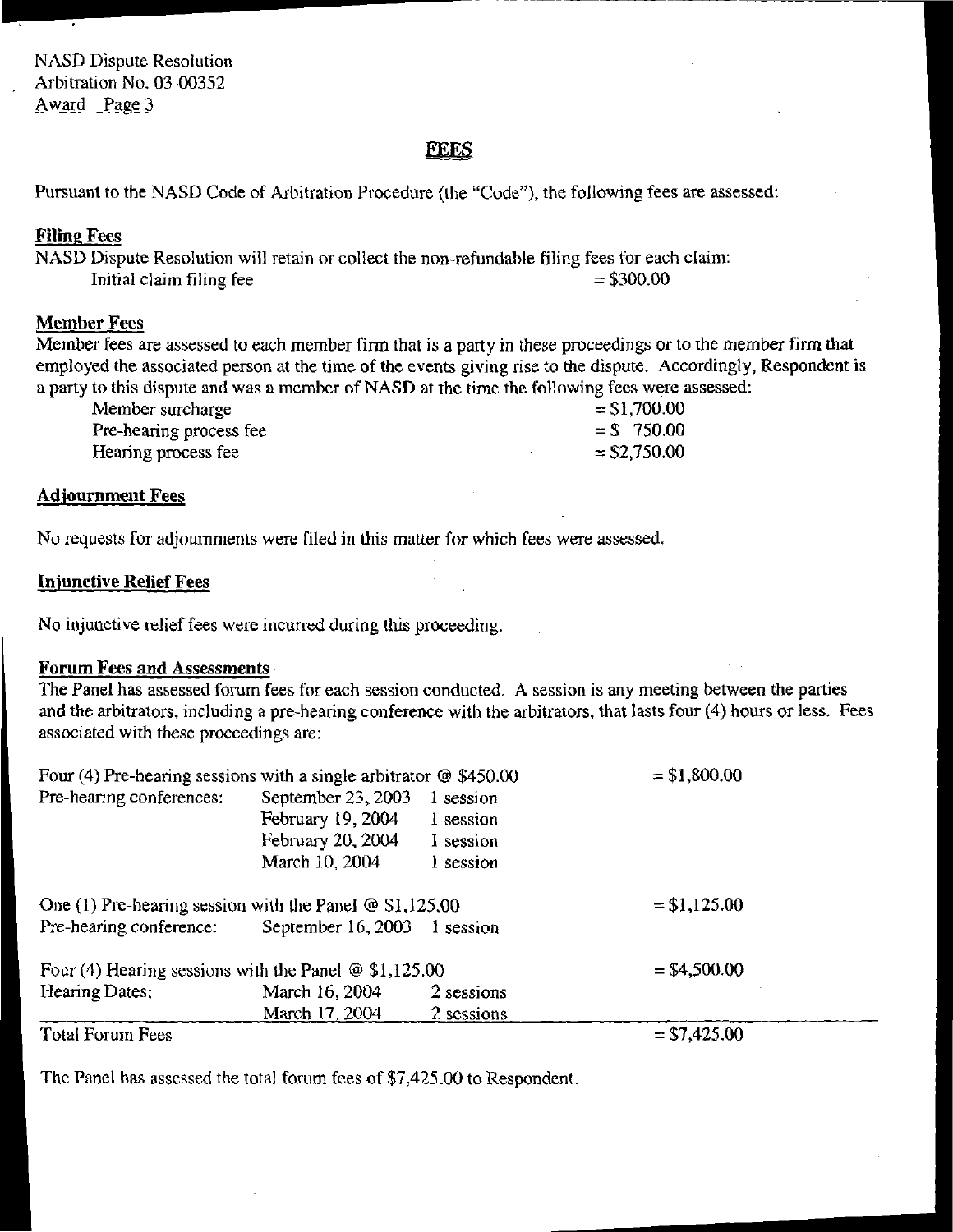NASD Dispute Resolution Arbitration No. 03-00352 Award Page 4

## Administrative Costs

Administrative costs are expenses incurred due to a request by a party for special services beyond the normal administrative services. These include, but not limited to, additional copies of arbitrator awards, copies of audio transcripts, retrieval of documents from archives, interpreters, and security.

No administrative costs were incurred during this proceeding.

## **Fee Summary**

| Claimant is solely liable for:             |                  |
|--------------------------------------------|------------------|
| Initial Filing Fee                         | 300.00<br>$= 5$  |
| <b>Total Fees</b>                          | 300.00<br>$=$ \$ |
| <b>Less payments</b>                       | 300.00<br>$=$ \$ |
| Balance Due NASD Dispute Resolution        | 0.00<br>$=$ \$   |
| Respondent is solely liable for:           |                  |
| <b>Member Fees</b>                         | $=$ \$ 5,200.00  |
| Forum Fees                                 | $= $7,425.00$    |
| <b>Total Fees</b>                          | $=$ \$12,625.00  |
| Less payments                              | $= $7,950.00$    |
| <b>Balance Due NASD Dispute Resolution</b> | $=$ \$4,675.00   |

All balances are payable to NASD Dispute Resolution and are due upon receipt pursuant to Rule 10330(g) of the Code.

# ARBITRATION PANEL

John J. Hearn, Esq. Thomasina H. Williams, Esq. Fred A. Forbes, Jr.

# Concurring Arbitrators' Signatures

/s/

John J. Hearn, Esq. Public Arbitrator, Presiding Chairperson

/s/ Thomasina H. Williams, Esq. Public Arbitrator

Public Arbitrator, Presiding Chairperson Public Arbitrator Non-Public Arbitrator

03/22/04 Signature Date

03/19/04 Signature Date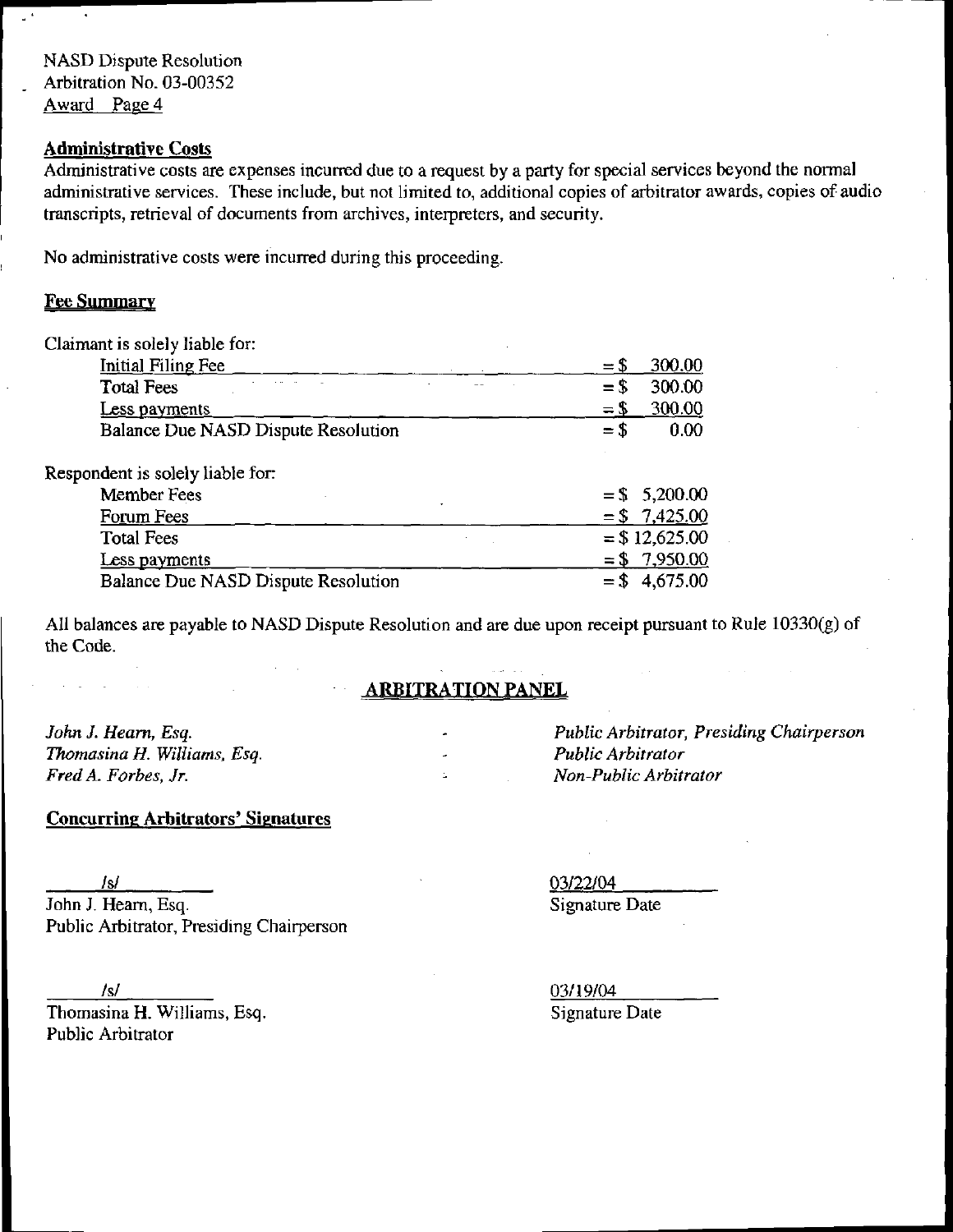NASD Dispute Resolution Arbitration No. 03-00352 Award Page 5

 $\mathcal{L}(\mathcal{A})$ 

 $\ddot{\phantom{a}}$ 

Fred A. Forbes, Jr. Non-Public Arbitrator

 $\frac{03/19/04}{93/19/04}$ . Forbes, Jr.

03/22/04 .

Date of Service (For NASD Dispute Resolution office use only)

 $\mathcal{L}_{\mathcal{A}}$ 

 $\sim$   $\sim$ 

 $\sim$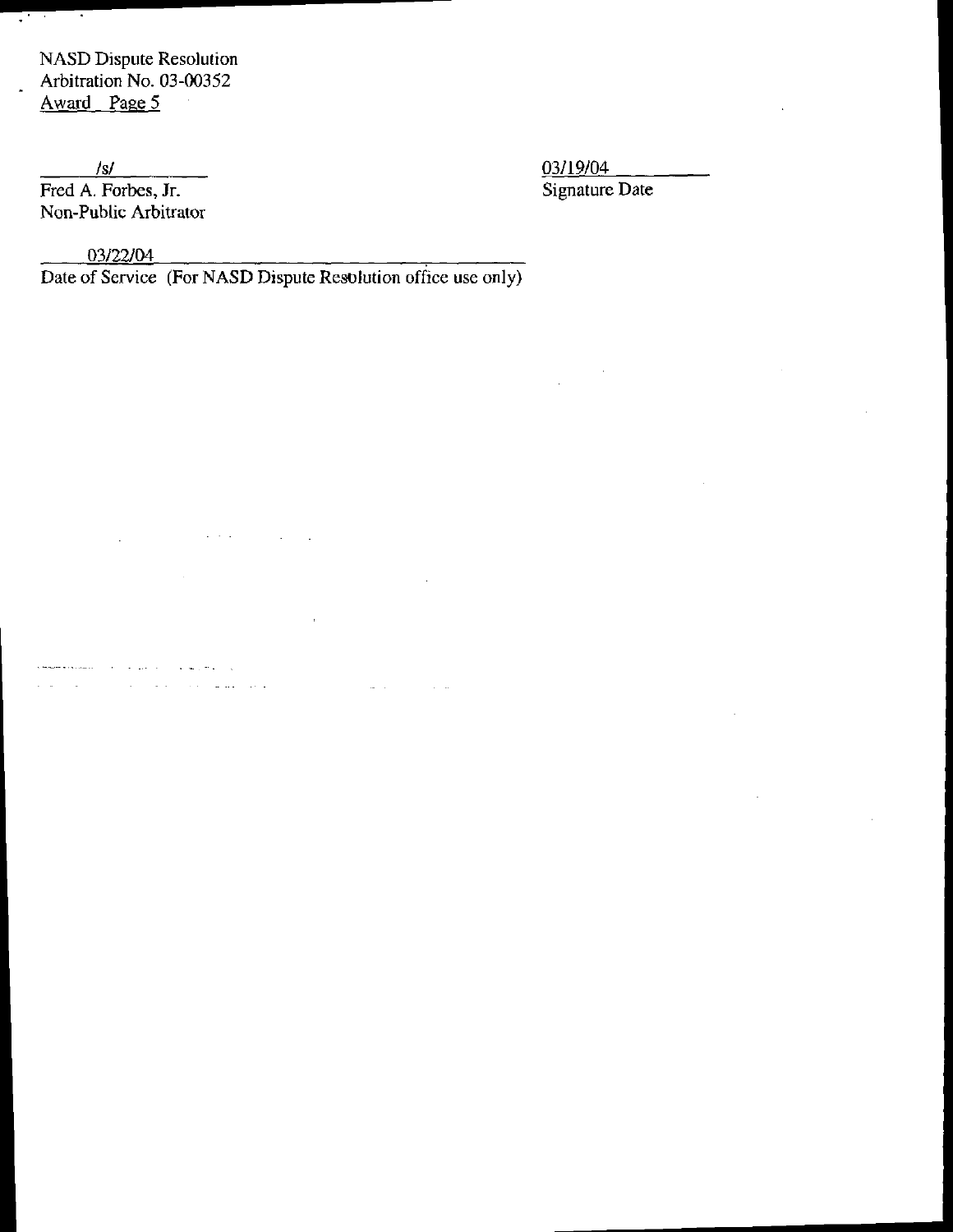83/22/2904 a\* 33 56W476059 NftSD

NASD Dispute Resolution Arbitration No, 03-00352 Award Page 4

### Administrative Costs

Administrative costs are expenses incurred due to a request by a party for special services beyond the normal administrative services. These include, but not limited to, additional copies of arbitrator awards, copies of audio transcripts, retrieval of documents from archives, interpreters, and security.

No administrative costs were incurred during this proceeding-

#### **Fee Summary**

| Claimant is solely liable for:      |                              |
|-------------------------------------|------------------------------|
| Initial Filing Fee                  | 300,00<br>$=$ $\overline{5}$ |
| <b>Total Fees</b>                   | 300.00<br>$=$ \$             |
| Less payments                       | 300.00<br>$=5$               |
| Balance Due NASD Dispute Resolution | 0.00<br>$=$ \$               |
| Respondent is solely liable for:    |                              |
| Member Fees                         | $=$ \$ 5,200.00              |
| Forum Fees                          | $= $7,425.00$                |
| <b>Total Fees</b>                   | $=$ \$12,625.00              |
| <u>Less payments</u>                | $=$ \$ 7,950.00              |
| Balance Due NASD Dispute Resolution | $=$ \$ 4.675.00              |

All balances are payable to NASD Dispute Resolution and are due upon receipt pursuant to Rule 10330(g) of the Code.

### **ARBITRATION PANEL**

Thomasina H. Williams, Esq. Fred A. Forbes, Jr. • Non-Public Arbitrator

#### Concurring Arbitrators' Signatures

bla J. Naenn<br>Chin J. Heart, Esq. Signature Date 19<del>a</del> nn

Public Arbitrator, Presiding Chairperson

John X Hearn, Esq. - Public Arbitrator, Presiding Chairperson

Thomasina H. Williams, Esq. Signature Date Public Arbitrator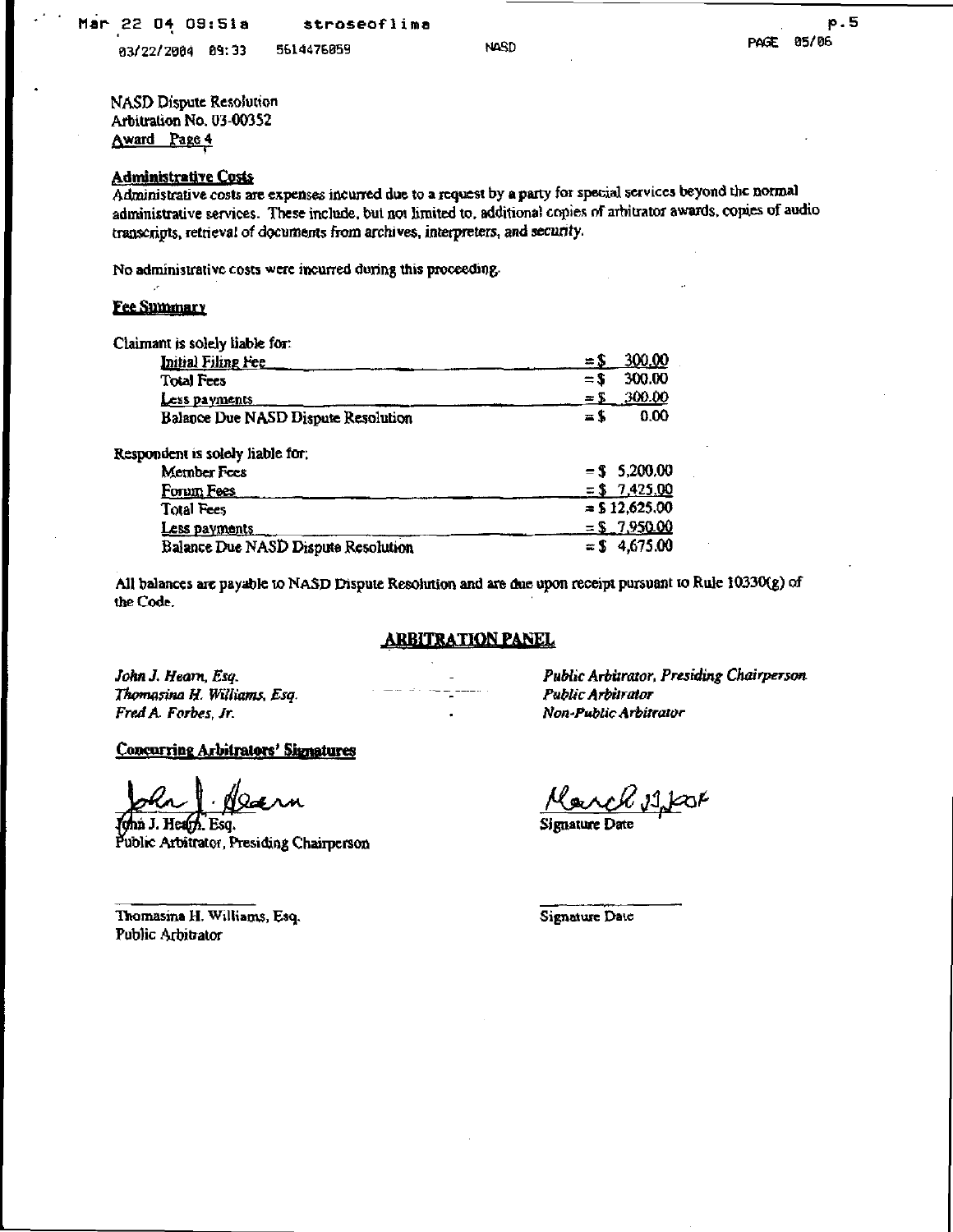03/19/2004 13:53

" ' NASD

i NASD Dispute Resolution Arbitration No. 03-003^2 Award Page 4

## Administrative Costs ;

Administrative costs are expenses incurred due to a request by a party for special services beyond the normal adinimistrative services.<sup>1</sup> These include, but not limited to, additional copies of arbitrator awards, copies of audio transcripts, retrieval of documents from archives, interpreters, and security.

No administrative costs were incurred during this proceeding.

## Fee Summary

Claimant is solely liable for:

| Initial Filing Fee                  | 300.00<br>$= 5$  |
|-------------------------------------|------------------|
| <b>Total Fees</b>                   | 300.00<br>$= 5$  |
| <u>Less payments</u>                | .300.00<br>$=$ S |
| Balance Due NASD Dispute Resolution | $=$ S<br>0.00    |
| Respondent is solely liable for:    |                  |
| Member Fees                         | $= 5$ 5,200.00   |
| Forum Fees                          | $= 5$ 7,425.00   |
| <b>Total Fees</b>                   | $=$ \$12,625.00  |
| <u>Less payments</u>                | $=$ \$ 7,950,00  |
| Balance Due NASD Dispute Resolution | $= $4,675.00$    |

All balances are payable to NASD Dispute Resolution and arc due upon receipt pursuant to Rule 10330(g) of the Code.

#### <u>ARBITRATION PANEL</u>

John J. Hearn, Esq. Thomasin&H. 'Esq. Fred A. Forbes, Jr.

Public Arbitrator, Presiding Chairperson Public Arbitrator Non-Public Arbitrator

Concurring Arbitrators' Signatures

John J. Hearn, Esq. Public Arbitrator, Presiding Chairperson

illiams (Esq Thomasina H. Public Arbitrator

Signature Date

11 Chouse

Signature Date